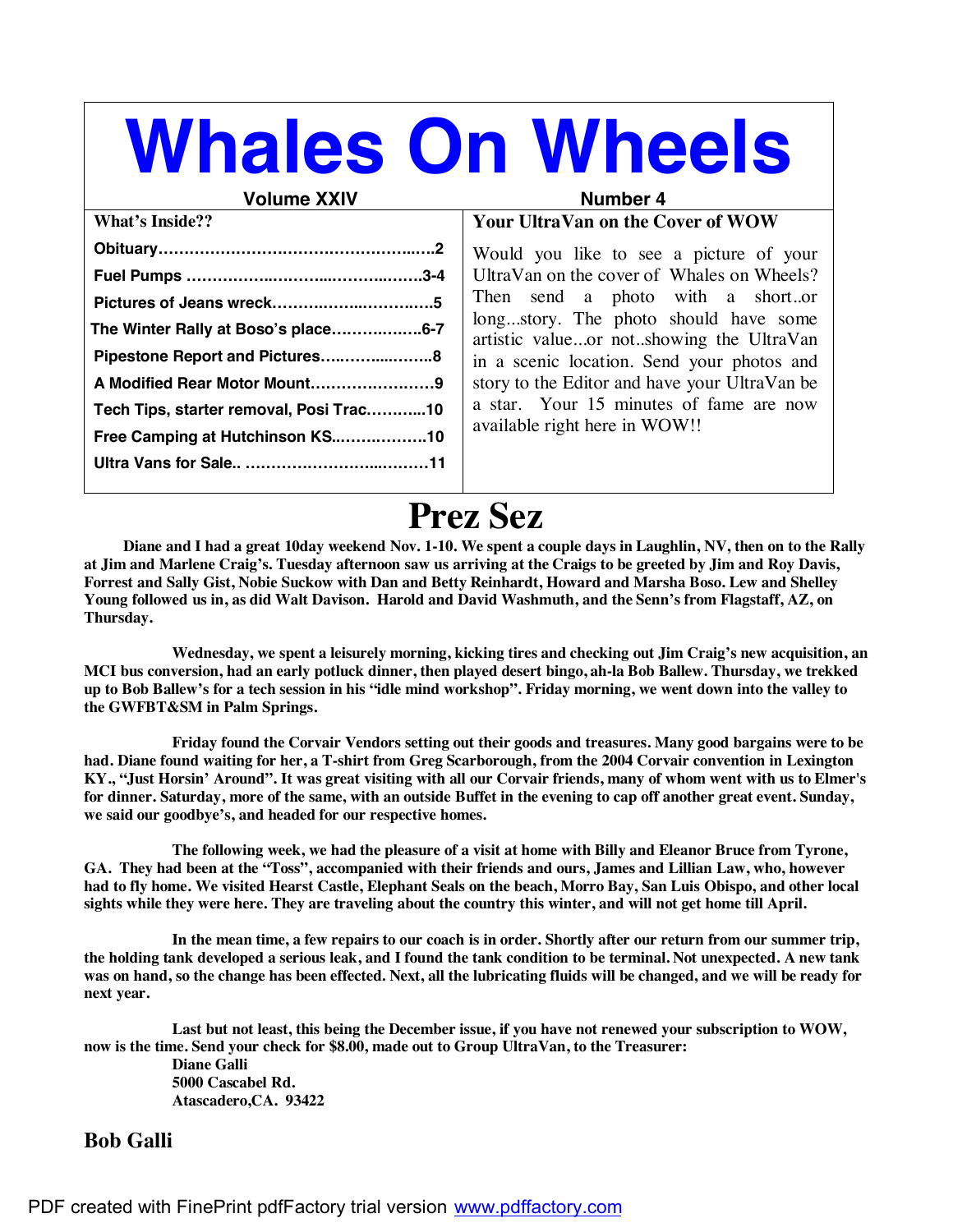#### **Obituary**

**Dear Friends,**

 **On the morning of August 29, 2003, Joanne died (we would have said "passed away" but Mom wanted the word "died") after her fight with cancer. We have appreciated all of your prayers, cards, and thoughts. A memorial service**

**will be held on Saturday, September 6 at St. Paul's Episcopal Church in Crescent City at 11:00 AM with a celebration after in the parish hall. For those of you who would like to attend and have any questions about the service, you may call the church at (707) 464-2708.**

**If you feel so moved (in lieu of flowers), you may make a donation in Joanne's name to the American Cancer Society at the enclosed website. www.cancer.org**

> **Peace, The Washmuth Family**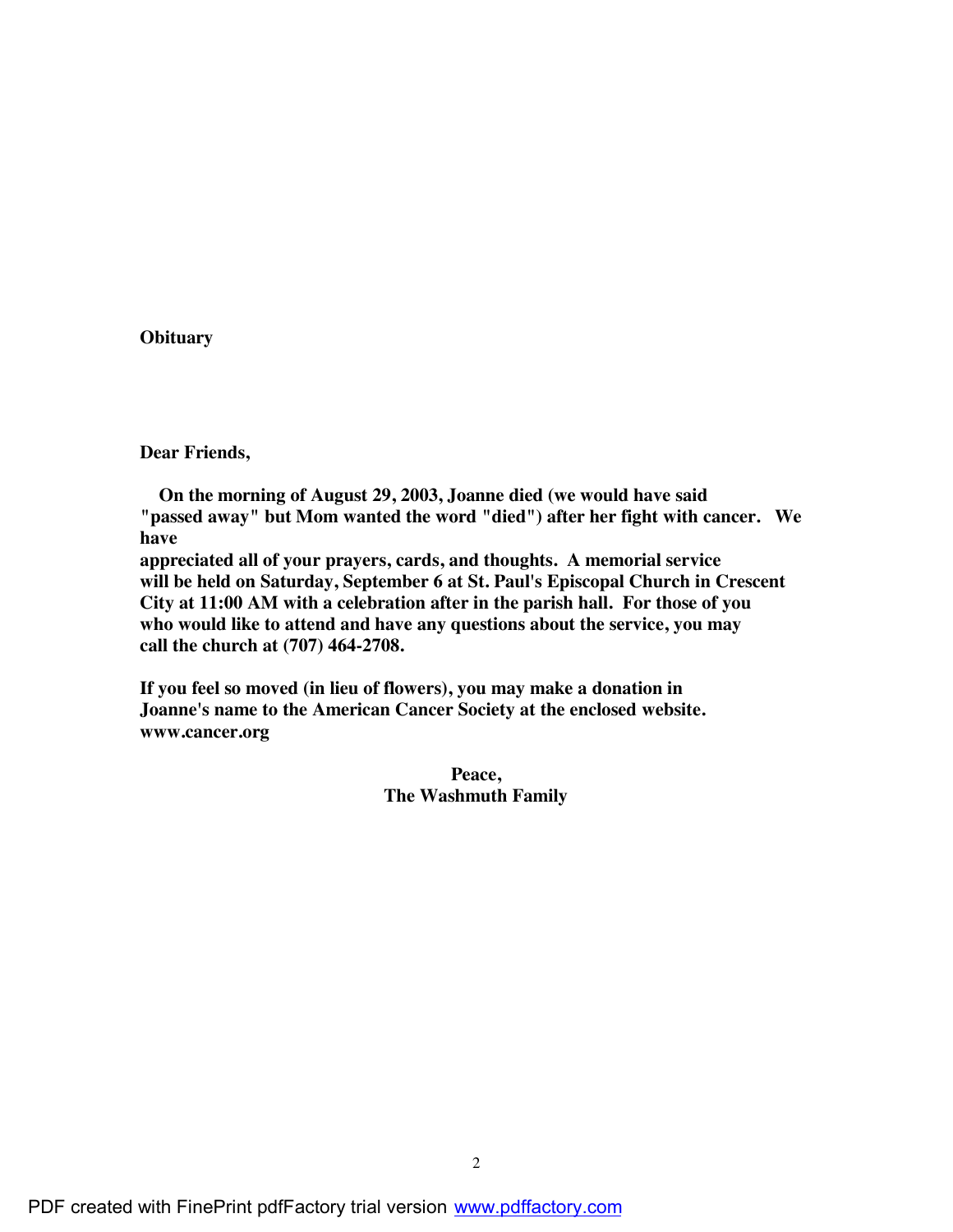## **ELECTRIC vs. MECHANICAL CORVAIR FUEL PUMPS**

#### by **Richard Finch** , **SAE, AWS**, # 443

I bought a brand new 1960 Corvair 4 door in March 1960, and drove it 98,000 miles with the original mechanical fuel pump on it. In December 1964, I bought another brand new 1965 Corvair Corsa coupe with the 140 hp engine, and drove it for 75,000 miles without any fuel pump problems. I then bought my current 1965 Corvair 4 door in 1968 and drove it for over 290,000 miles with the original mechanical fuel pump still doing it's job without any hiccups or leaks. Then in 1998, I said to myself " I ought to replace that original fuel pump that is working perfectly, because it might fail me some day". And that is when I discovered that current replacement mechanical fuel pumps were mostly defective. I immediately started having leaks, stalls, hiccups and all kinds of problems with the new design of aftermarket Corvair fuel pumps.



**This is a "Heavy Pump**

Most Ultra Van WOW readers remember that Gayle and I arrived at the 1999 CORSA Lake Tahoe National Convention on the back of a tow truck. My "new" aftermarket fuel pump had cut itself apart after only 995 miles since it was installed. Luckily, I had installed a back-up electric clicker type fuel pump when I first got our Ultra Van in August 1998. After the Convention was

over, I rented a new Buick, drove down to the local NAPA Auto parts store and bought some brass fittings so I could plumb in the electric fuel pump as the primary pump, and by-pass the defective aftermarket pump.

The mode of failure for the aftermarket fuel pumps is that after 991 miles of operation, the neoprene diphragms cut themselves apart , just like a cookie cutter, because they don't have any fabric material imbedded in the neoprene. Therefore, you can't just push gasoline through them with an electric pump, because most of the gasoline will trickle down into your crankcase and dilute your engine oil and a lot of gasoline will spray out the rear of the pump, onto your harmonic balancer and your fan belt. And that could also start a very significnt fire.



**The "Light" AC pump with a repair kit.**

The more recent aftermarket fuel pumps have another problem. They now have fabric imbedded in the neoprene diphragms, but guess what ??!! The new manufacturers now use a silicone based diphragm. And gasoline and silicone are natural enemies. And gasoline always wins. Now your new aftermarket fuel pump now leaks at only 881 miles because the silicone based diphragms are melting !! That is even worse.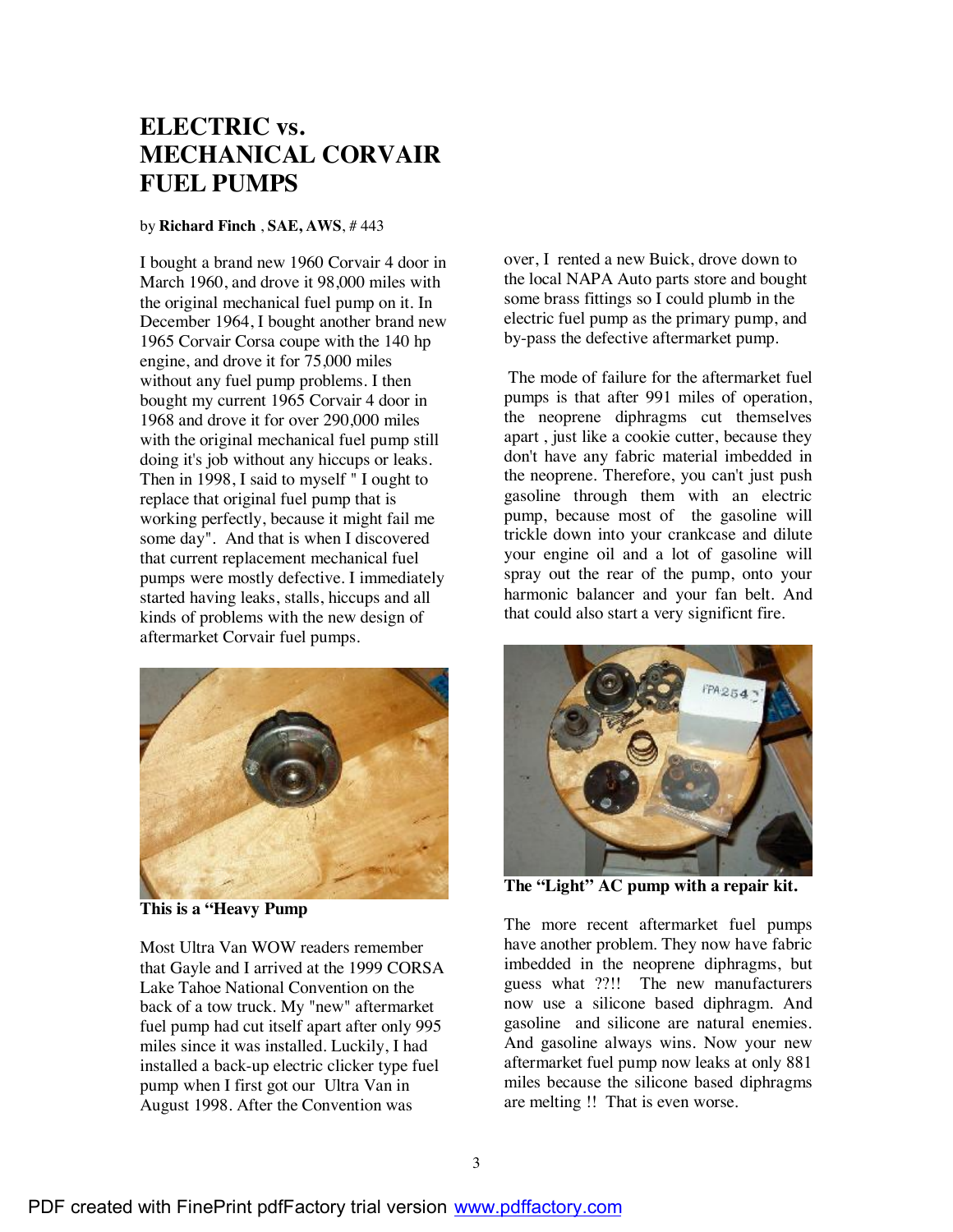But, have no worry, there is a solution. There is a new / old fuel pump supplier who still makes the original Corvair type fuel pump kits. You don't even have to buy a complete pump. I have been testing 3 of these new kits for about 9 months, in very hot weather, cool weather and in 3 Corvair vehicles, 2 Ultra Vans and our 1965 140hp 4 door. I have put about 6,000 miles on all three vehicles and have not experienced any fuel leaks, no stalling , easy starting and the pumps work the way they were supposed to work. ( Yes, I know that GM would prefer to test 100 cars for 4 million miles, but I am not GM!) At the end of this article I will supply the address of the fuel pump kit vendor (\$24.50).



**Another picture of the "Heavy" Pump**

So, what is wrong with running an electric fuel pump you say ? Well, if you have an accident, and can't shut off the pump, they will pump your gasoline all over the ground and burn you to a crisp. If you turn on your pump and forget to start your engine immediately, you can liquid lock your engine and cause an explosion when you do try to start the engine. And if you have your pump wired into your ignition, you can't listen to the radio while you have a burger at the drive in, and on and on and on. And since my hearing is still good, I hate the clicking sound they make all the time. So, what is wrong with running a mechanical fuel pump that could and should last you for over 300,000 miles. But, yes, it is wise to have an electric boost pump on your Ultra Van and a spare mechanical pump in your spare parts kit.

SPECIAL NOTE : The older, good fuel pumps are the lighter weight, AC brand. They weigh 14 ounces. The newer aftermarket, bad fuel pumps are usually "no name" and they are almost twice as heavy at 24 ounces. The bad fuel pumps usually have warped castings and can not be made to seal properly. The bad fuel pumps also are prone to haveing the two poppet valves come loose. So, save all the lighter AC brand pumps for rebuilding later, and toss all the heavy aftermarket fuel pumps because they are more than 95% defective.

The address of the company that sells the "good" kits is:

> Antique Auto Parts Cellar P.O. Box 3 S. Weymouth, MA 02190 ph # 1-781-335-1579

Notes on the author :

Richard Finch is a member of the Society of Automotive Engineers, and has been a consulting engineer to General Motors , Ford, Chrysler, Indy Car and has improved and tested the drive units on the Buick Rendevous, the Pontiac Aztec and on Indy Race cars ( 1992 - 1995)

#### Editors Note:

There is a lot of controversy about what the problems are, whether there are problems, and what to do or not to do about the problems if they exist. I am running on a "new" pump that was purchased 2 years ago when I thought mine was bad (**I had run out of gas!**) and I saved the original as a spare in the trunk. I have 9,000 miles on the "new" one. But after talking with Richard I have purchased two repair kits on the theory that, together, they cost little more than an "new" pump and I can carry one as a "spare" for less weight than a spare complete pump.

Did you hear that Walt? Less weight!!!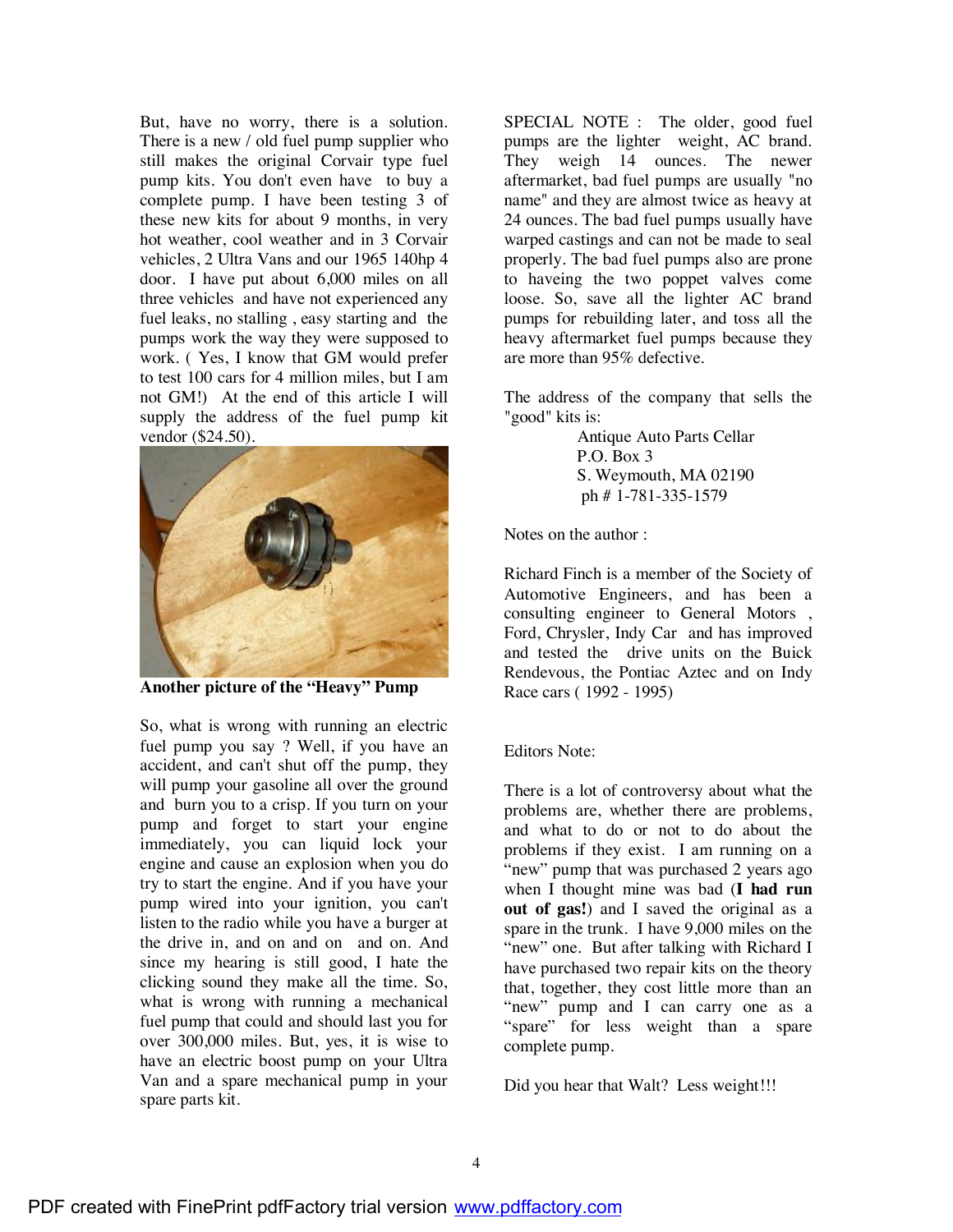

**A collage of pictures of what happens when people behind you are not looking where they are going. Jean McMasters coach #330 after being hit from behind.**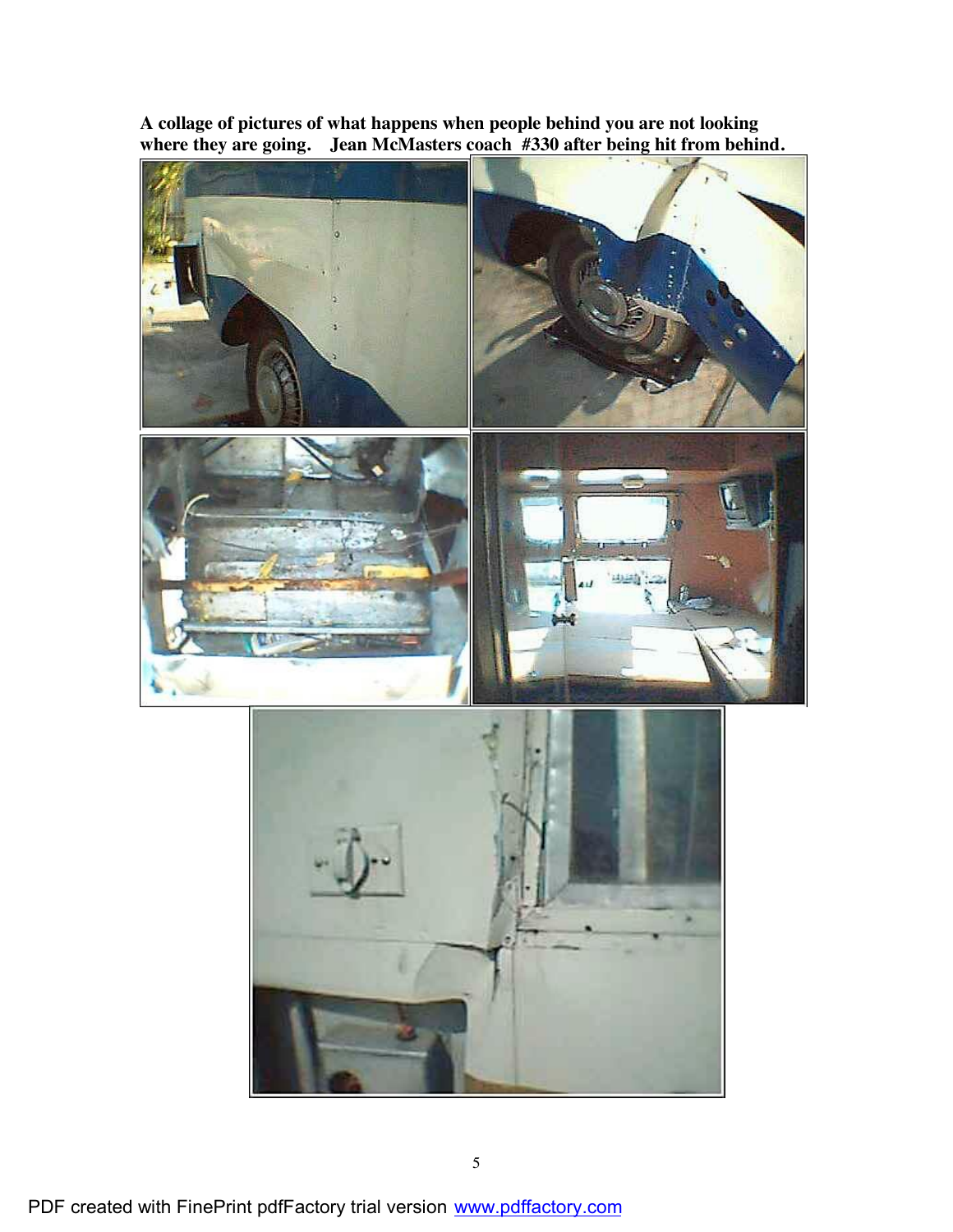## **Winter Western Ultravan Meet 2004**

*Hosts: Howard & Marsha Boso 1536 West Roundup Street Apache Junction, Arizona 85220 Phone (480)288-2636 Cell Phone (480)518-4103 E-Mail Hamboso@juno.com Dates February 10 - February 14, 2003*

*Come join us for fun in the sun. Enjoy good fellowship, fun & food. Plenty*

*of parking, electricity & water available. No sewage dump(come with*

*empty tanks). Local interests include Mall shopping, great restaurants,*

*dinner theater & old western town. Welcome barbeque will be given on the*

*first night(Feb. 10th at 6:00PM).*

*Directions: Coming from West...Exit Freeway I-10 going east on I-60. Exit I-60 at Ironwood exit and head north going past Southern, Broadway & Superstition Boulevard(Four way stop). Still heading north turn right on second street on east side. We are the second house on the north side of the street. Watch for Ultra sign!.*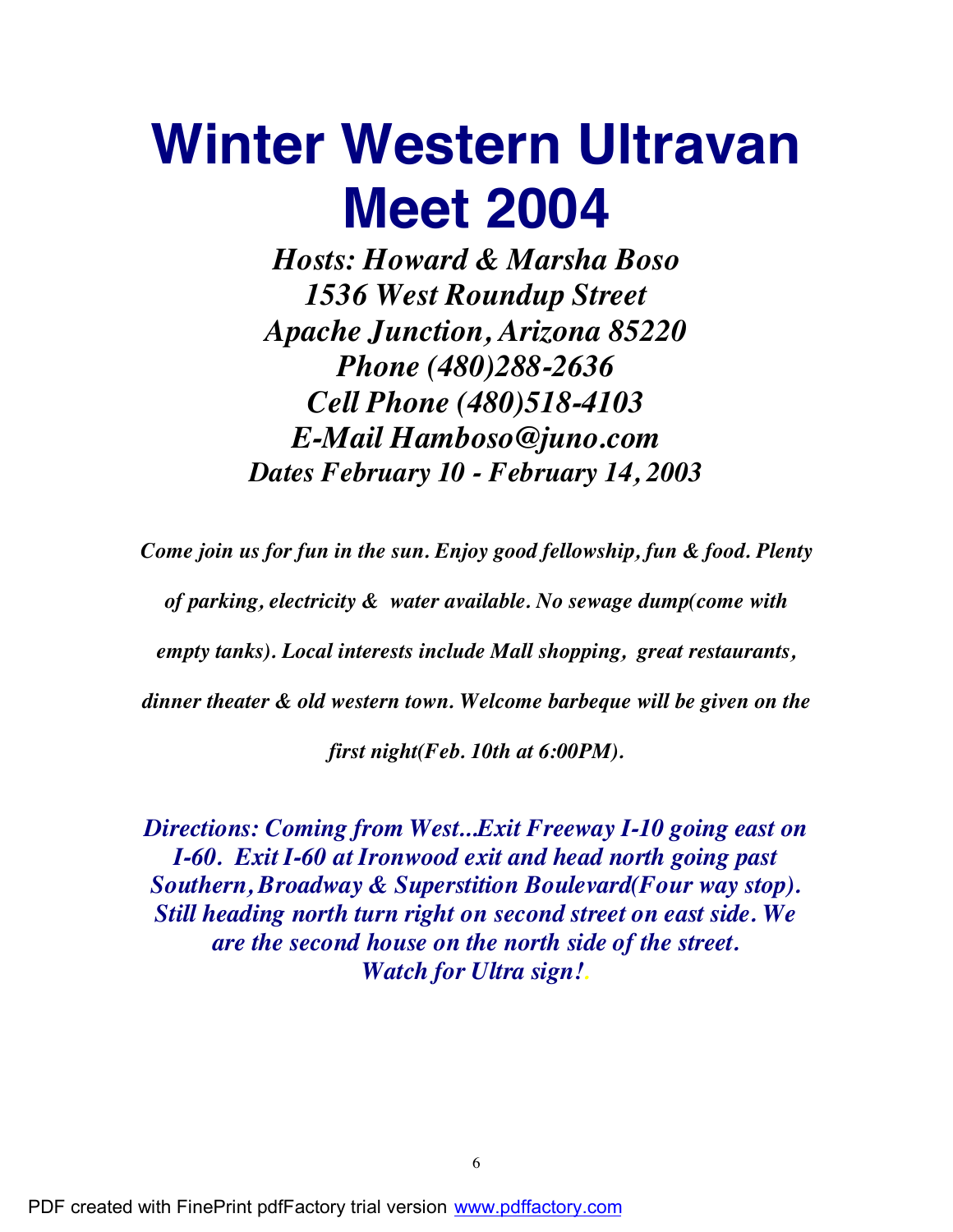If you are going to the Winter Rally in Apache Junction Arizona, here is something else that is going on nearby that you might want to catch after the Winter Rally.

#### **Pioneer Days Bluegrass Festival** February 20-22, 2004 **Pioneer, Arizona Living History Museum On Interstate 17 at exit 225, 20 miles north of Phoenix.**

Pre-Registration: Pre-register and save with this Printable Registration Form.

Admission & Camping Information:

The festival officially opens Friday, February 20th, and lasts through Sunday evening, the 22nd. Gates will be open from 7:00 a.m. to 7:00 p.m. each day. Admission at the gate is \$15/day for adults, \$5/day for children 6-15.

Weekend passes are available at the gate for \$40/Adult, \$10/Children 6-15. Advance Weekend Family Passes (3 day admission for 2 Adults, 2 children and 3 days camping) are available for \$100.00.

Dry camping is available for \$5/night, (No charge for Sunday 22nd) starting on noon Monday the 16th, through noon Sunday the 22nd. Campers who wish to set aside an area for a group are requested to register together. Parking Lot Pickin' will be going on all week. Pets are welcome in the camping area only, and must be on a leash. Please pick up after your pets.

Advance Tickets will also be available at the Tricopolis Records booth at the Blythe and Bullhead City Bluegrass Festivals.

Pre-register and save with this Printable Registration Form. Produced By: Ben Sandoval Productions Email: blugrasben

Vendors: Contact Pioneer Museum 623-465-1056 Fax 465-0683 Sponsored By: Pioneer Arizona Foundation 3901 W.Pioneer Rd. Phoenix, Arizona 85086 (Please Do Not Contact Pioneer Museum for Info or Registration)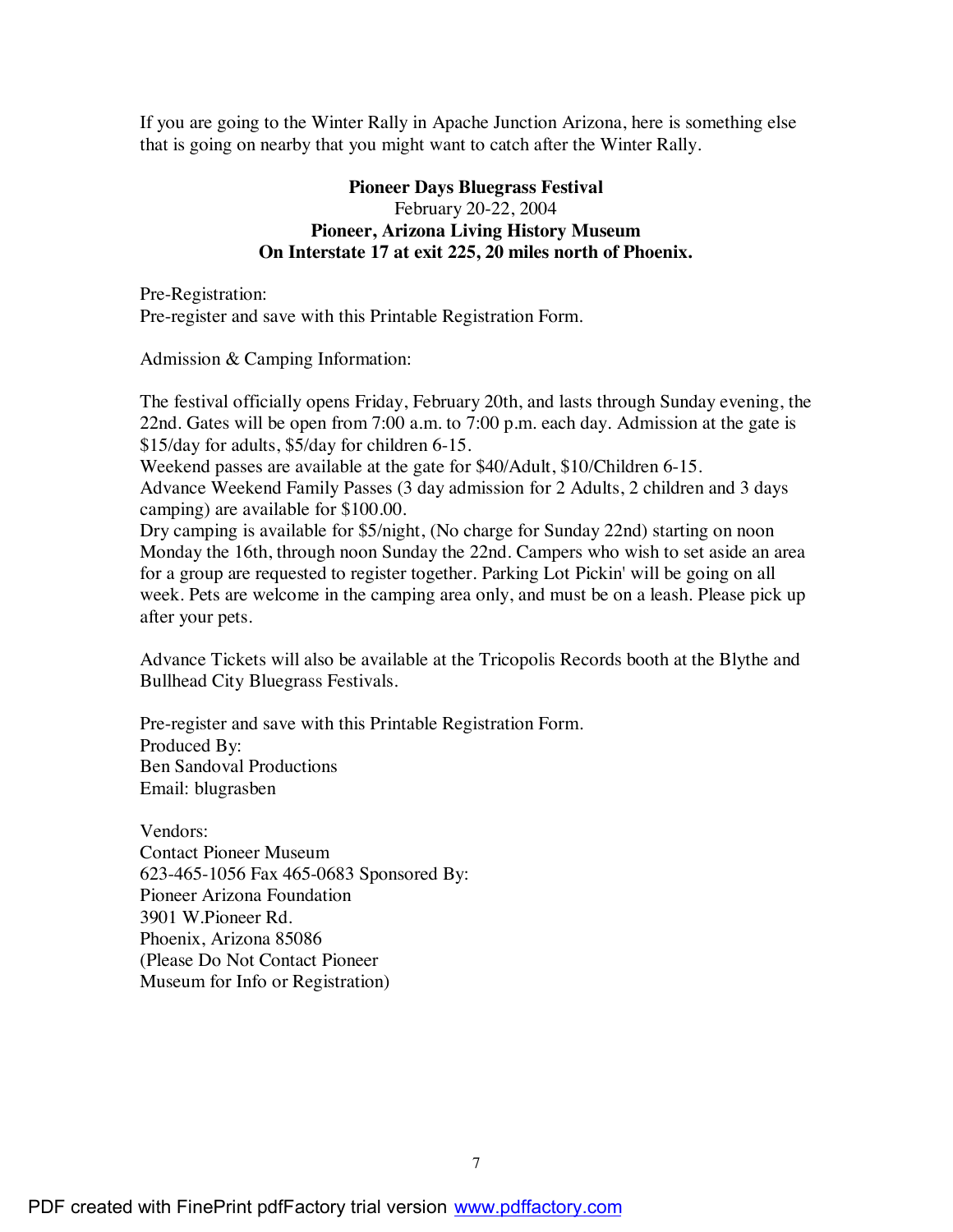### **The Pipestone Rally By Jim Isbell**

The UVMCC annual rally was held in Pipestone, Minnesota this year and was attended by 18 Ultra Vans as well as a few other assorted vehicles including the new leaders attendance in a tent.

Martha and I decided to see if we could make this one in the Ultra Van after attending the last one in Sedan Deville.

One of the things that we added to the Ultra Van before leaving was a GPS unit. I had picked it up in an auction for the princely sum of \$5. I had used GPS for navigation while flying and also on a sailboat, but never in a land vehicle. One of the things I would need to take full advantage of it would be some really good maps. When flying and sailing there are government printed maps/charts that are available, but for the highways the maps available leave out a lot of information and some of the detail is suspect.



**Here are the inhabitants of the Pipestone Rally. Me with my backside showing**

Luckily I discovered a site on the internet, down from which, I could download aerial photos of much of the US. This gave me very acurate maps with Lat/Lon information that was absolutely correct. Not only could I find where the best roads were from the stand point of the shortest distance to the destination, I could actualy see the surface of the road so I didn't acidentaly select a dirt road. The acurate Lat/Lon infor allowed me to find turns not shown on the usual highway maps.

The result was a reduction of 10% in the distance I had to travel to get to Pipestone.

Arriving at Pipestone we were rewarded with a few days of wet cold weather, but the assembled UVMCC members took the chill out of the air.

There were several interesting presentations from the Tech people including the "Jim Davis Magic Hour" in which Jim presented a great glue package that he had aquired. This glue will glue two pieces of vacuum hose back together so tight you cant pull them apart, Unfortunately the mirror Jim glued to my windshield fell off a month later. So now its back to the drawing board.



**All the Ultra Vans….except the Gallis…in parade through downtown Pipestone.**

On the third day we had a parade of all the UVs through downtown Pipestone, escorted by the local police. No, it was not "Out of Town", it was through town. Bob and Diane Galli had to ride in my coach however because they had a ballast resistor give up the ghost and could not get #504 started in time for the parade.

There were several very pleasant dinners in town and many great side trips to the quarry and through the historic down town area of pipestone. Most of the buildings there are well over 100 years old and have been nicely restored.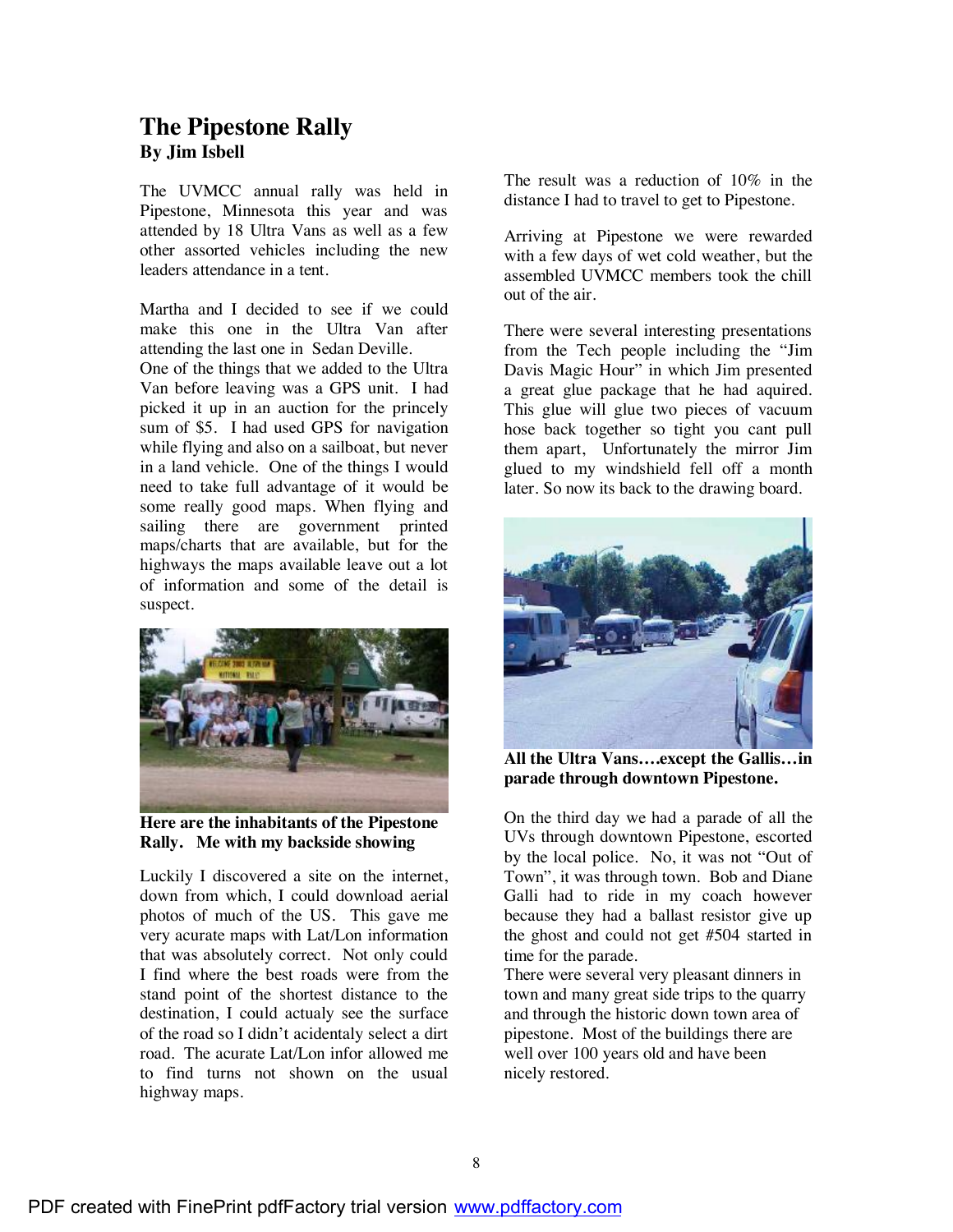## **A Redesigned Rear Motor Mount By Jim Isbell**

After hearing of the dropped motor in the last issue of the Ultra Sounder, I resolved to do something about my original motor mount. It wasn't showing any problems, but I did not like the idea that it might suddenly decide to become a problem. It's too costly to wait and I had been waiting for 2 years so it was time to act.

I contacted Clarks and found that an exact replacement, and I didn't really want an exact replacement anyway, was going to cost over \$150. There was of course the later version, but it too cost over \$150. But then I was informed of a new design that cost only \$70 and had a fail safe "catch" to stop the engine from dropping out the bottom. I was told it fit either of the two series of Corvairs, so I deduced that it would probably fit an Ultra Van because, after all, the early motor mount fit an Ultra Van. Well, I was wrong, but it was fixable.



Original "redesigned" motor mount as it was received from Clarks.

It turns out that the fail safe "catch" would require that the portion of the motor mount that caught the motor to extend aft of the Ultra Van firewall.

My first idea was to cut a slot in the firewall so the extension would extend into the "trunk" area. Then I looked inside the "trunk" and realized that that solution would cut a vertical support of the aft firewall and thus, in my opinion, seriously weaken the aft firewall.

My second solution was easier to effect and worked just as well if not better. I decided to cut off the extension so that it just reached back to the firewall, no further, and no less. Then I built a loop of steel strap that I bolted to the top two bolts of the motor mount in such a way that if the motor mount separated under shear stress the upper "catch" would hook the steel loop as it fell. This would limit the fall to about an inch. This would be a drivable failure that would definitely announce its presence and I could replace the motor mount at the next available opportunity.

Picture #2 shows the hardware after modification and before installation.

BUT…..while this cost only \$70 as opposed to the \$170 for an original, and it will work, there is an even more elegant solution to the problem.

Next issue I will present a solution from Richard Finch who has designed a new motor mount where instead of the motor hanging on a piece of rubber in shear mode, the engine sits on top of a piece of rubber that is in compression mode. AND….his solution is only going to cost \$20 if you can do a little welding on your own.



**Modified Mount and catch strap**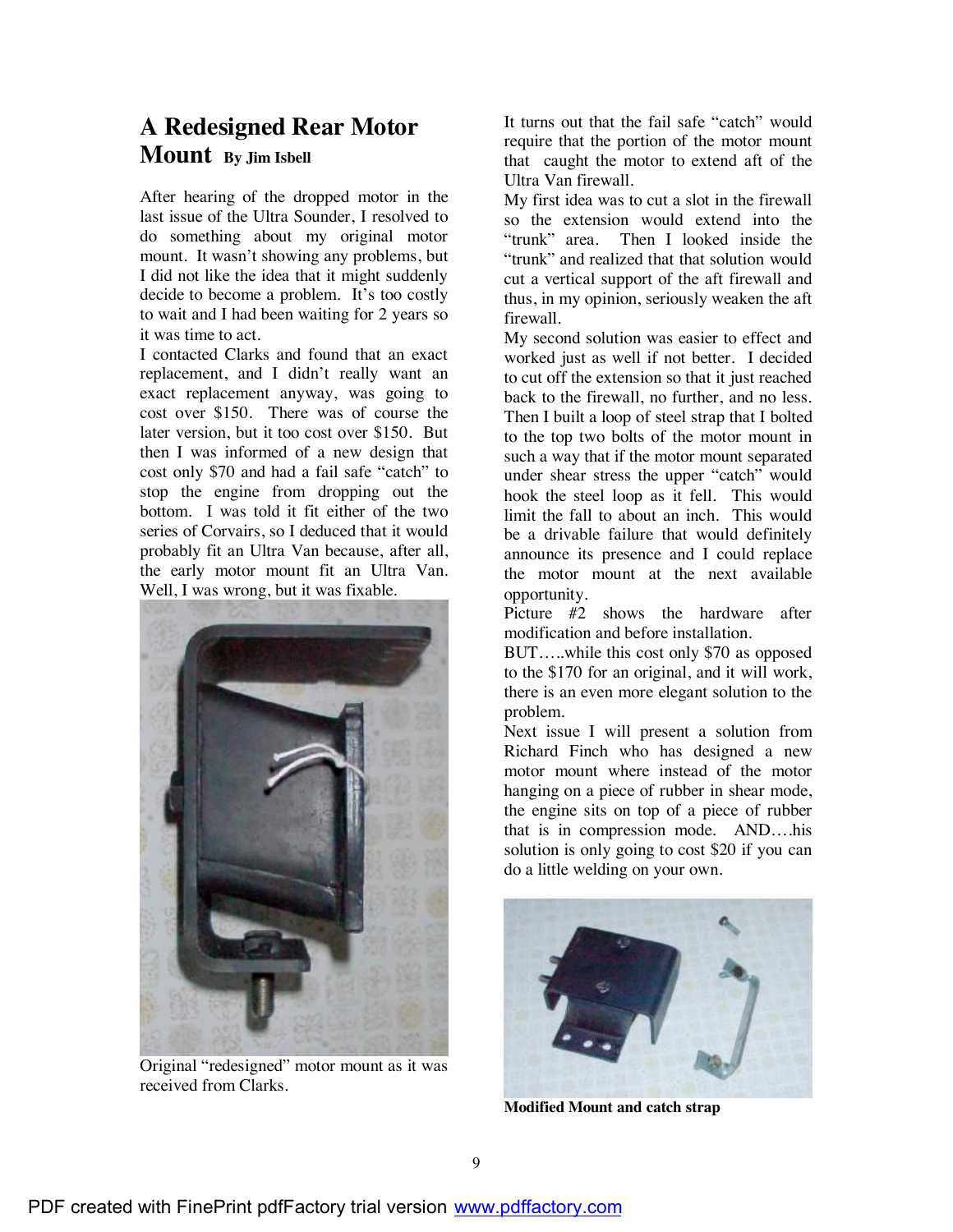### **TECH TIPS:**

You mentioned that you want to keep your PosiTraction, and you can do that easily. The posi is completely inside the ring gear carrier and it can easily be transferred to another non-posi differential by simply taking the carrier from the unit you now have . Of course you must keep the ring gear and pinion together. Do not mix ring gears with other pinions. You and Martha rode in our 1965 Corvair 4 door that has a 4 speed posi that I took from a Powerglide differential by making that change. Corvair differentials are the easiest of all cars to work on because the gears are not pressed in.

And somebody keeps saying that you have to lower the engine in an Ultra Van to change the starter, but that is not so. I can and have changed the starter in our Ultra and other Ultras in less than 1 hour, total time. First, shut off the batteries and take the batt cable and starter solenoid wire off the starter solenoid. Then, loosen the two through bolts about 1 turn, but not any more than that. Then, remove the starter solenoid by removing 2 screws and a small machine screw. Then take the one bolt out of the Powerglide governor and remove the governor. Then take out the two starter mounting bolts and simply pull the starter out !!! That is all there is to it. To install the new starter, reverse the above steps. That is all you have to do. And you can do all the steps while still in the hallway with the bed up..

Richard Finch

#### **FREE Camping and a chance to visit the Mecca of Ultra Vandom**

#### **The Good Sam Club invites you to The Great North American RV Rally**

I am looking to invite 25 Vintage Travel Trailers to participate at the Great North American RV Rally June 21-24, 2004 in Hutchinson, Kansas for Good Sam Day. We would only like you to display your Travel Trailers on Thursday June  $24<sup>th</sup>$  (Good Sam Day) from 10:00 a.m. till 2:00 p.m. We are offering prime parking for all the Vintage Travel Trailers to be near the club building. We are also willing to comp 25 Vintage Travel Trailers for dry camping. If you would like electricity it will be \$119. The event will be very fun and entertaining for all. We will have over 300 vendors, seminars, and entertainment every night including the Temptation Review and Larry Gatlin and the Gatlin Brothers. If you would like to read more about the event you can check out www.rv.net/rally. If you are interested in participating please contact Rebecca Zuniga directly by phone 1-800-765-1912 x455 or by email  $\frac{r}{2}$  range affinity group.com as I will personally be handling your reservations.

Thanks!

Editors Note:

Martha and I have signed up for the trip and free camping as we have been wanting to visit Hutchinson ever since we got our Ultra Van and here is a chance to do it free....except for the cost of getting there of course….#8-)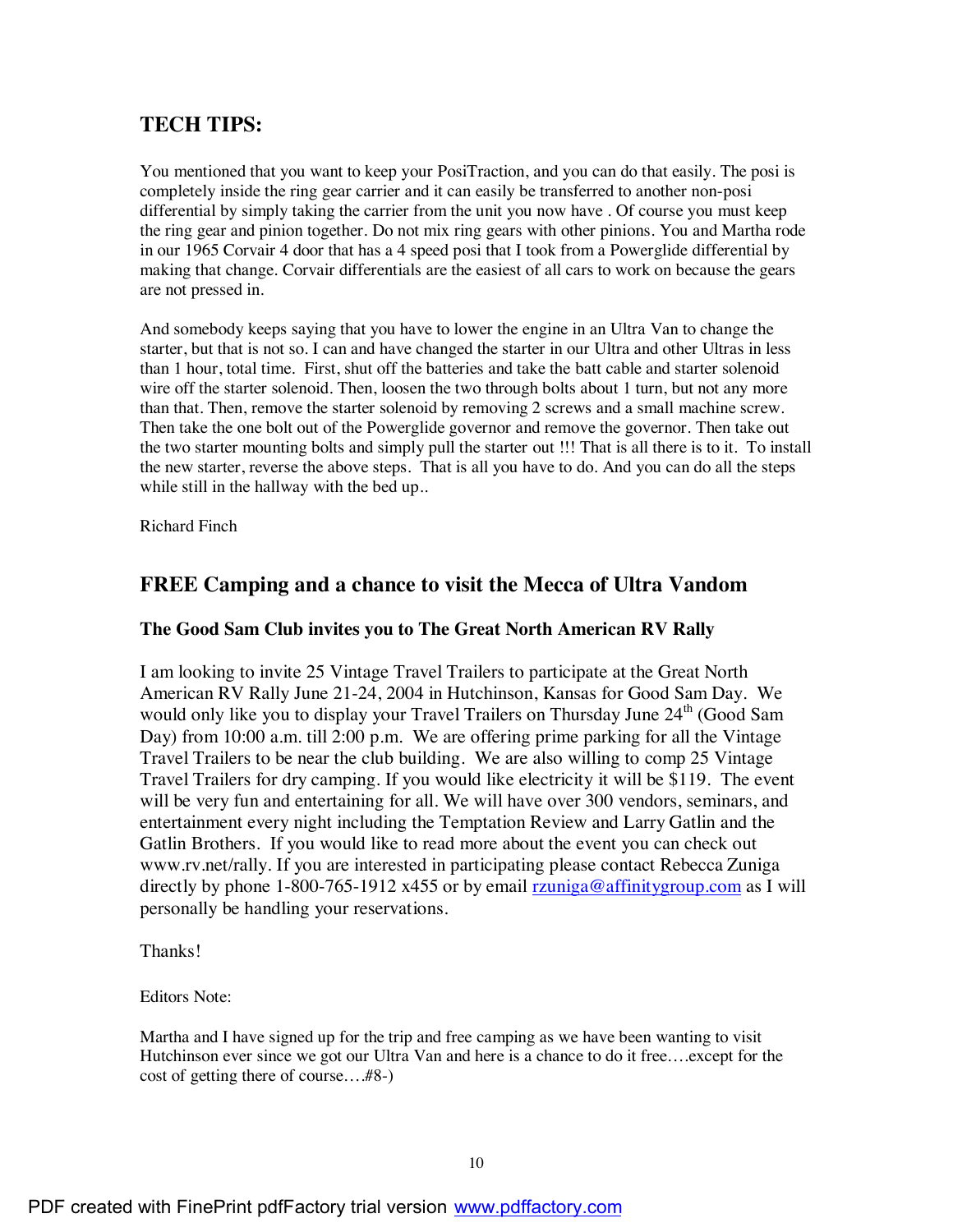

 **#267 #544 #601 Coaches For Sale**

**UltraVan for sale: # 267** has all new plumbing, all new wiring, I have done a lot of work to it. Just got back from Arizona with it in Dec. it did great all but a flat tire on the rear. It runs great drives great But I would like to have a V8 Ultra. so I am selling it to buy one. Its been to Hannibal, its been to Newport Ind. Bass Lake Ind. Chersterton Ind. Chicago 2 times and Arizona In December 2002. I would like to have \$7000.00 or best offer or I would be willing to trade for a V8 of equal value. John at  $217-345-5559$  c vair $30@$ hotmail.com

**UltraVan for sale: #544**, mileage is 25K. 1970, vdrive, with a turbo 3 spd. auto transmission. It has a 350 V8 in it, and a corvette rear-end, w/ 68 corvette ralley wheels, w/ new radials. The body is straight, interior is original, and ok shape for being 30+ years old. Pictures encl. (Everything in the van is original. However, the rear "hatch" type door latch is broken, although handle is in place. Missing spare tire on front. As with other vans this age, the original paint is dry "crackling" in spots, and there is pitting in the area behind the tires, not rusted out, but it is spotting) Asking \$4,000 For more exterior or interior pictures, email me, and I will send the two zip files I have. Yahoo wouldn't let me send them all at this time. For other information, or to see the van, please call Steve at 253.862.3959 home or 253.740.0248 mobile.(Van is parked in Kent, 16 mi. south of Seattle.) Email at jgue@windcap.com

**UltraVan for sale: #601** is for sale in order to start a business venture in Mariposa. For those of you that don't know the history on this coach it was Dave Peterson's personal coach. Is anyone out there interested or know someone that might be? It is running and moveable but has not been driven in over 5 years (needs a full restoration inside and out). It comes with a lot of spare parts such as extrusions, glass windows, 2024 aluminum sheets for body repairs, sinks, bell cranks, tooling for A-arms, 307 Chevy V8, 283 Chevy V8, power glide transmission, extra assembled front body structure and rear body structure, stove, and many more items. Please call or e-mail if interested. Thanks Ed Gurr at 510-909-3435 or 209-742-7469 edg@runco.com

#### Coaches Wanted

**Bring out your dead!** I'd like to find an UltraVan that needs a caring home. Non-running would be fine as I'm interested in alternative power plants. Will consider all options. I would prefer it be in the Western States as I'm in Colorado. Hoping to find something for under \$3,000. Thanks for any leads or consideration. Peter Crowl pcrowl@earthlink.net or Phone: 303 730 7771